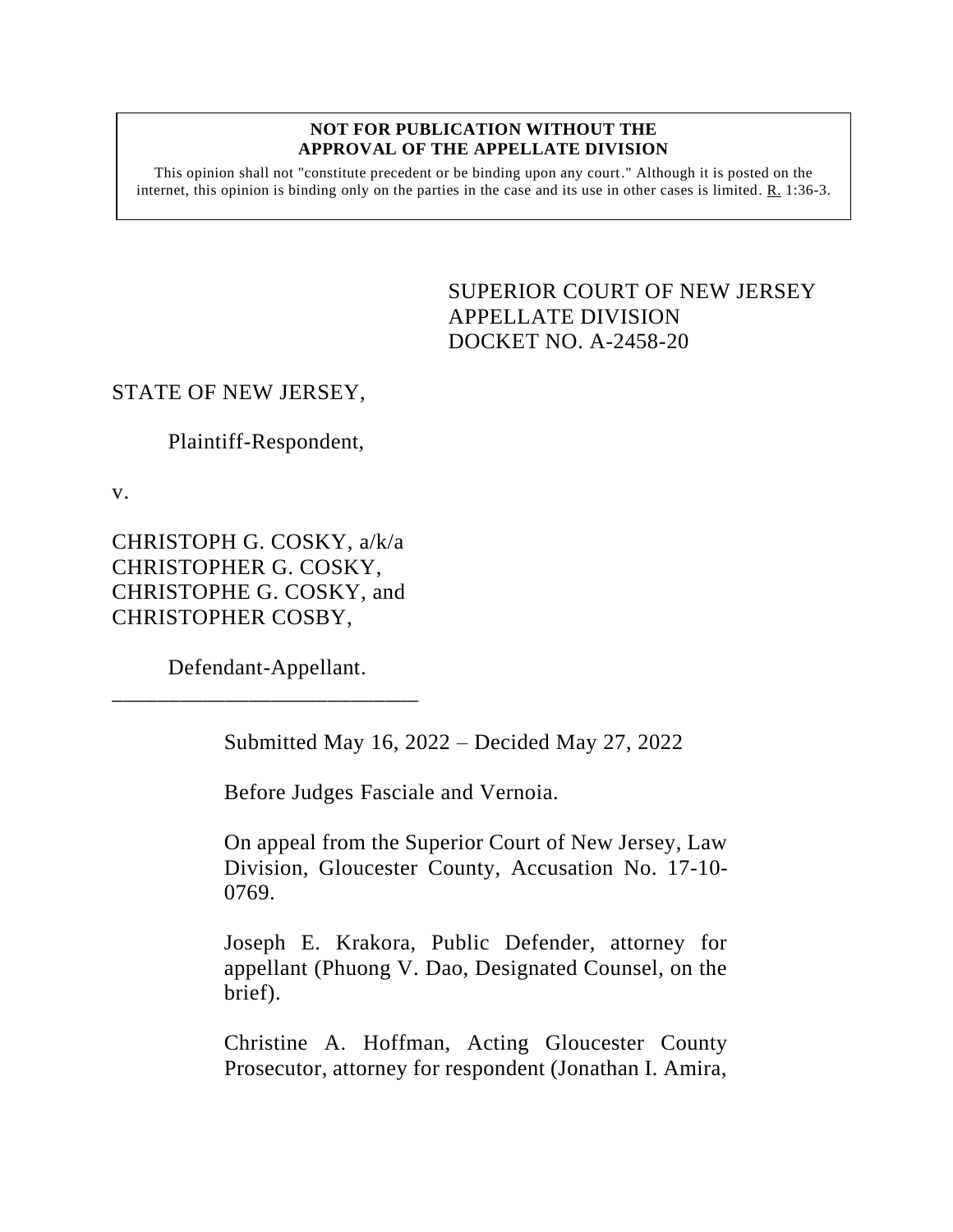Special Deputy Attorney General/Acting Assistant Prosecutor, of counsel and on the brief).

# PER CURIAM

Defendant appeals from a February 10, 2021 order denying his petition for post-conviction relief (PCR) following an evidentiary hearing. Defendant maintains that he received ineffective assistance from plea counsel<sup>1</sup> for failing to file motions to dismiss his possession of controlled dangerous substance (CDS) charge under the Overdose Prevention Act (OPA), N.J.S.A. 2C:35-30 to -31. We affirm.

I.

On or around 6:33 p.m. on May 2, 2017, a male caller (9-1-1 caller) phoned 9-1-1 and reported that there was "a gentleman" in front of his home "in the middle of the street passed out in his car." When asked if the driver was breathing, the caller stated

> Ah well the car is rolling backwards. Yes he's got a cigarette in his mouth and he's moving at [two] miles an hour now. Let's see. Looks like he's pulling over. But he's been here for [five] minutes in the middle of the street. Somebody gotta get here quick.

<sup>1</sup> Defendant was represented by two attorneys at different stages of the proceedings. An attorney represented defendant at a pre-indictment calendar, which resulted in defendant's application to Drug Court. A different attorney represented defendant at the plea and sentencing hearings.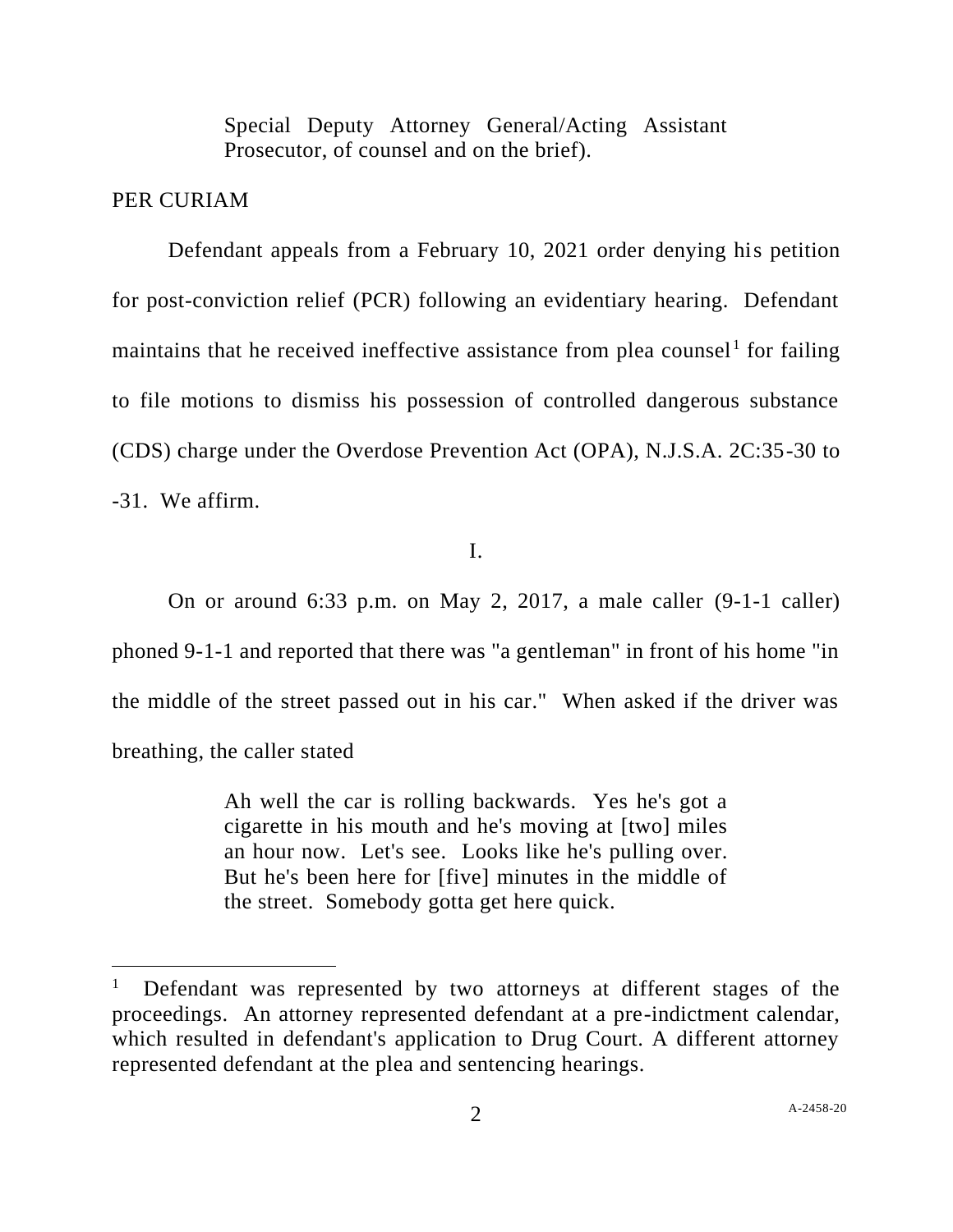Officer Dennis P. McGrail was dispatched in front of the caller's home to respond to "an unconscious male behind the wheel of a black Chevy Envoy bearing a Florida registration." Officer McGrail observed the driver, later identified as defendant, "to be 'slumped' over the steering wheel." Defendant's vehicle was still in drive and its brake lights were activated. Officer McGrail observed defendant to be "quite sluggish, disheveled, and disoriented."

When Officer McGrail "guided [defendant] completely out of his vehicle, several blue wax paper folds containing a white powdery substance suspected of being heroin then fell on the street." Officer McGrail placed defendant under arrest and transported him to Kennedy Memorial Hospital (KMH). Officers who stayed on the scene conducted a probable cause search of the vehicle and collected thirty-six blue wax paper folds containing suspected heroin from the vehicle and the street.

KMH records state defendant admitted to using heroin and ingesting ethanol. The examining doctor observed multiple needle scars on defendant's upper extremities. After being cleared for incarceration, police transported defendant for processing and service on charges of possession of CDS (heroin), N.J.S.A. 2C:35-10(a)(1), and multiple motor vehicle tickets. Following his release, defendant met with his initial assigned counsel and discussed the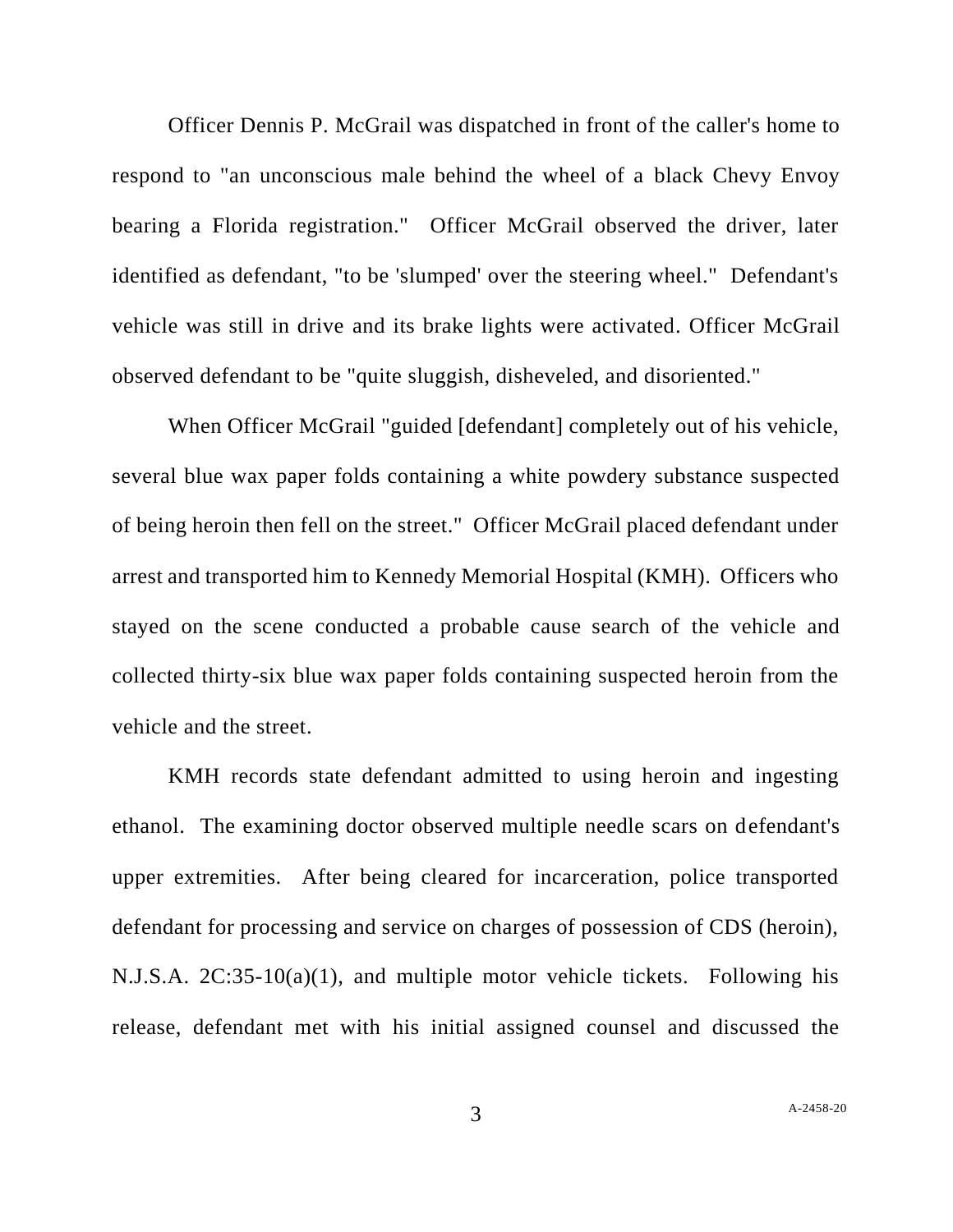consequences of a plea. The initial assigned counsel filed an application for defendant to participate in Drug Court.

Defendant agreed to a waiver of indictment on October 4, 2017. That same day, defendant appeared before the plea judge<sup>2</sup> with his new assigned plea counsel. The State advised the plea judge that defendant agreed to plead guilty to third-degree possession of heroin, N.J.S.A. 2C:35-10(a)(1), in exchange for five years in Drug Court. Defendant stated he understood that if did not successfully complete the Drug Court program, he was subject to an alternate sentence of four years in prison with a one-year parole disqualifier. The plea judge accepted defendant's plea and factual basis.

Defendant's plea counsel also appeared on behalf of defendant at sentencing. The judge sentenced defendant to five years in Drug Court in accordance with the plea agreement. On May 3, 2018, defendant appeared before the judge with plea counsel for violating his Drug Court sentence due to a March 22, 2018 administrative discharge in direct violation of his probation. The sentencing judge ordered that defendant continue with Drug Court and reenroll in an intensive out-patient drug rehabilitation program. The alternative sentence remained four years in prison with one year of parole ineligibility.

<sup>&</sup>lt;sup>2</sup> The same judge presided over the plea and sentencing hearings.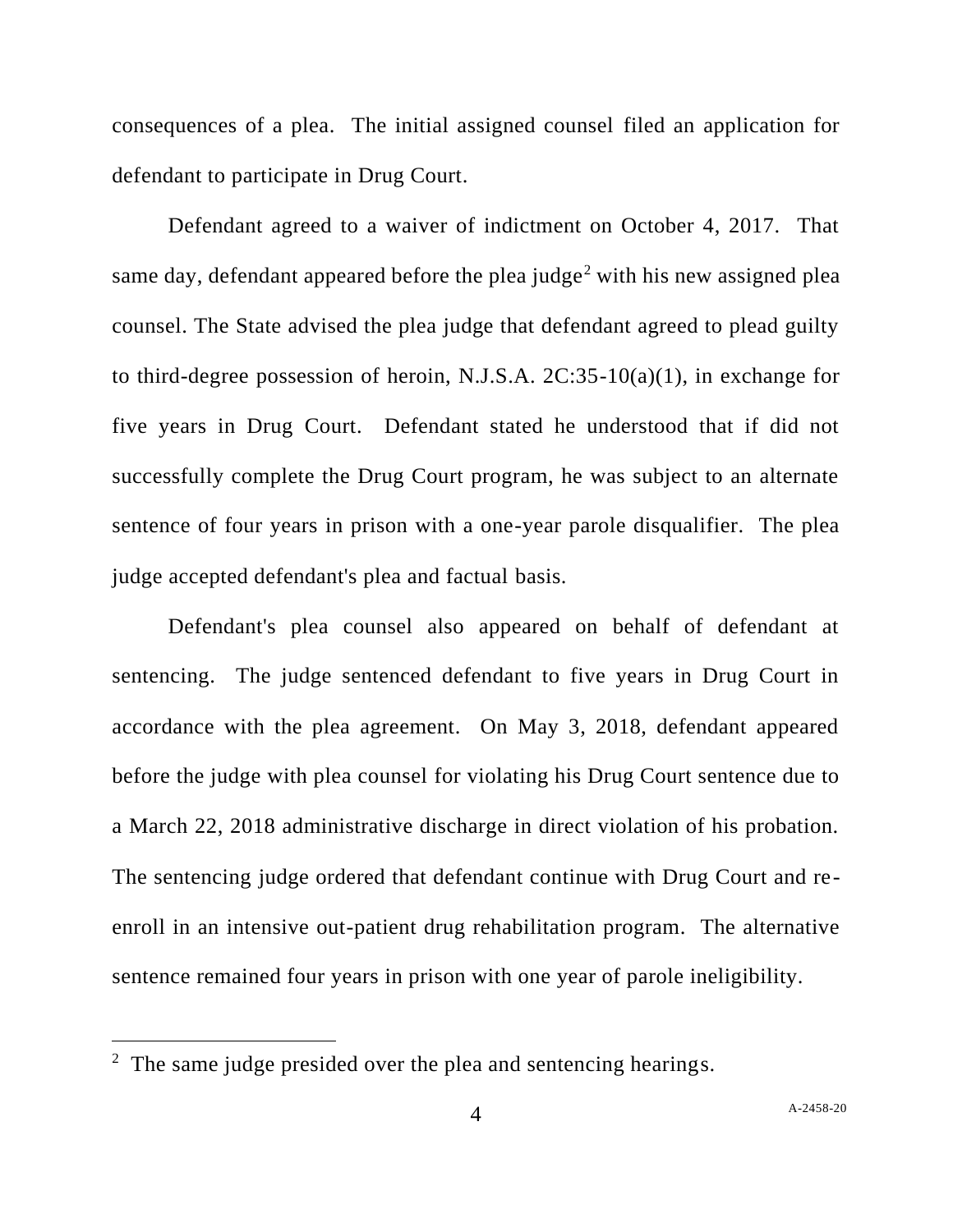Defendant submitted the present pro se petition for PCR on March 13, 2019. Assigned counsel submitted a supplemental brief and defendant's certification. The PCR judge heard testimony from defendant, his initial assigned counsel, and his plea counsel at two different hearings before entering the order denying defendant's PCR petition and issuing a written decision.

### II.

On appeal, defendant raises the following points:

### POINT ONE

BECAUSE DEFENDANT RECEIVED INEFFECTIVE ASSISTANCE OF [PLEA] COUNSEL, HE IS ENTITLED TO [PCR].

> A. Defendant Was Entitled To Immunity Under The [OPA], However, [Plea] Counsel Failed To File A Motion To Dismiss The Accusation.<sup>3</sup>

# POINT TWO

DEFENDANT HAS MADE A PRIMA FACIE SHOWING OF INEFFECTIVE ASSISTANCE OF COUNSEL, AND THUS, THE PCR COURT ERRED IN NOT GRANTING A FULL EVIDENTIARY HEARING.

<sup>3</sup> To comport with our style conventions, we altered the capitalization of defendant's subpoint A. We omitted these alterations for readability.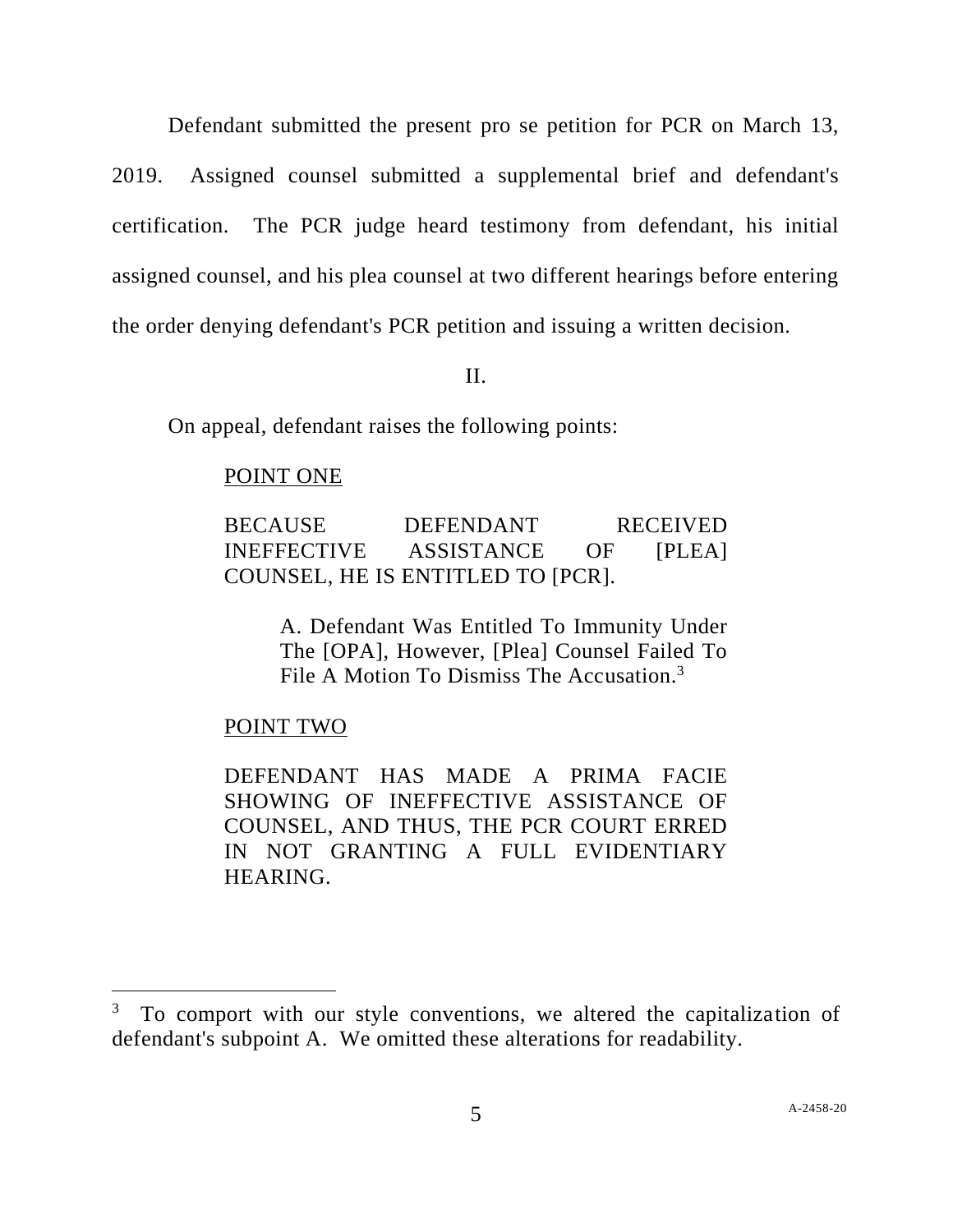Where, as here, $4$  the PCR judge conducts an evidentiary hearing, we must uphold the judge's factual findings, "so long as those findings are supported by sufficient credible evidence in the record." State v. Rockford, 213 N.J. 424, 440 (2013) (quoting State v. Robinson, 200 N.J. 1, 15 (2009)). We defer to the PCR judge's findings because they are "substantially influenced by [the PCR judge's] opportunity to hear and see the witnesses and to have the 'feel' of the case, which a reviewing court cannot enjoy." Ibid. (quoting Robinson, 200 N.J. at 15). However, we conduct a de novo review of a PCR judge's determinations based on his/her legal conclusions. Ibid. When considering "mixed questions of law and fact" we defer "to the supported factual findings of the trial [judge]" but we exercise plenary review of the trial judge's "application of any legal rules to such factual findings." State v. Pierre, 223 N.J. 560, 577 (2015) (quoting State v. Harris, 181 N.J. 391, 416 (2004)).

<sup>&</sup>lt;sup>4</sup> Defendant contends the PCR judge did not conduct a full evidentiary hearing because the 9-1-1 caller did not testify; however, the PCR judge stated at the first hearing on January 12, 2021 "[w]e're here today for an evidentiary hearing with respect to the PCR application" and proceeded to hear testimony from defendant and defendant's plea counsel. We conclude the PCR judge conducted a full evidentiary hearing for purposes of our standard of review.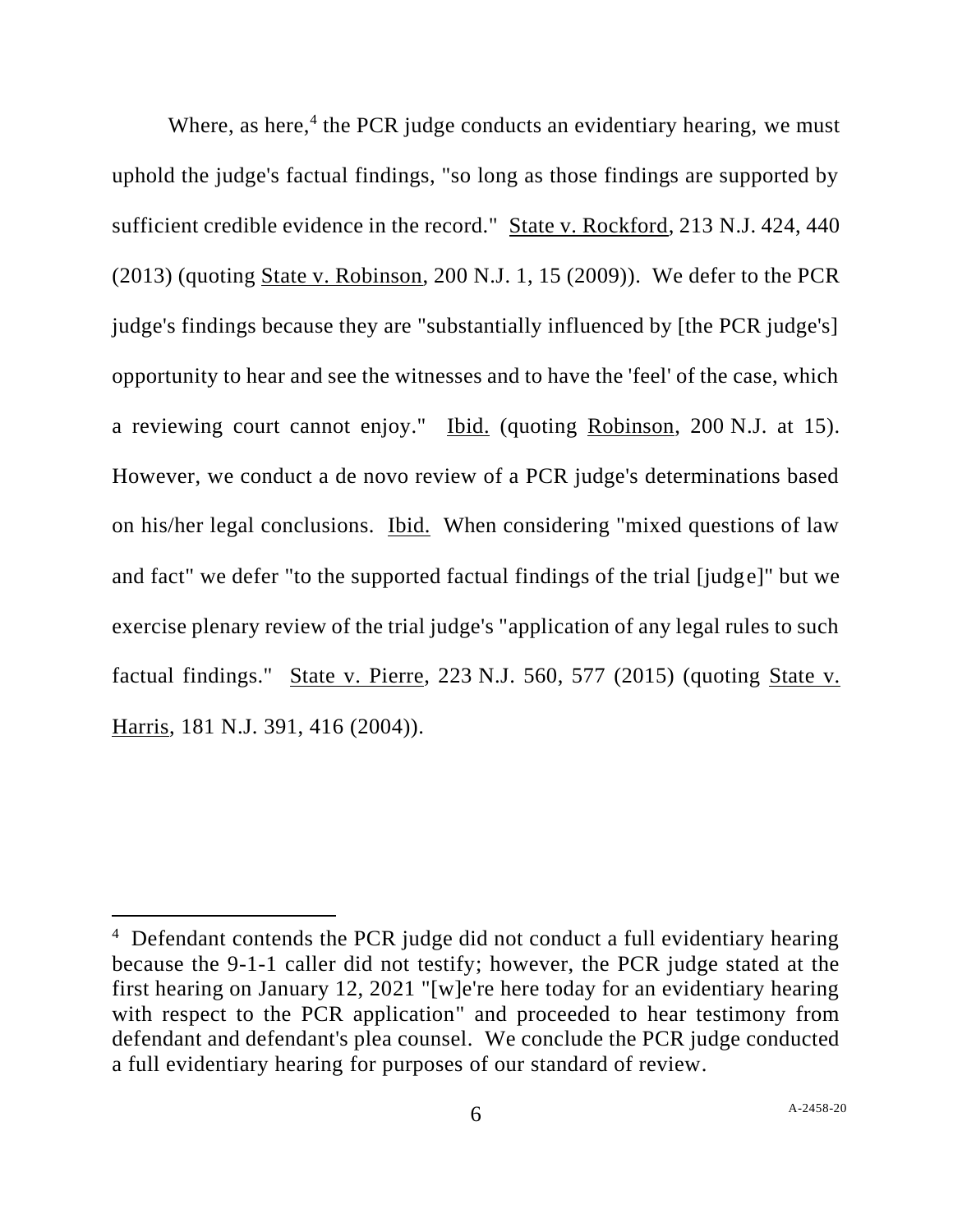For defendant to obtain relief based on ineffective assistance grounds, he must show not only the particular manner in which counsel's performance was deficient, but also that the deficiency prejudiced his right to a fair trial. Strickland v. Washington, 466 U.S. 668, 687 (1984); State v. Fritz, 105 N.J. 42, 58 (1987). Both the United States Supreme Court and the New Jersey Supreme Court have extended the Strickland/Fritz test to challenges of guilty pleas based on ineffective assistance of counsel. Lafler v. Cooper, 566 U.S. 156, 162-63 (2012); State v. DiFrisco, 137 N.J. 434, 456-57 (1994).

To meet the first Strickland/Fritz prong, the defendant must establish that his counsel "made errors so serious that counsel was not functioning as the 'counsel' guaranteed the defendant by the Sixth Amendment." Strickland, 466 U.S. at 687. The defendant must rebut the "strong presumption that counsel's conduct [fell] within the wide range of reasonable professional assistance." Id. at 689. Thus, we consider whether a trial counsel's performance fell below an objective standard of reasonableness. Id. at 687-88.

To satisfy the second Strickland/Fritz prong, the defendant must show a "counsel's errors were so serious as to deprive the defendant of a fair trial, a trial whose result is reliable." Id. at 687. Defendant must demonstrate with

7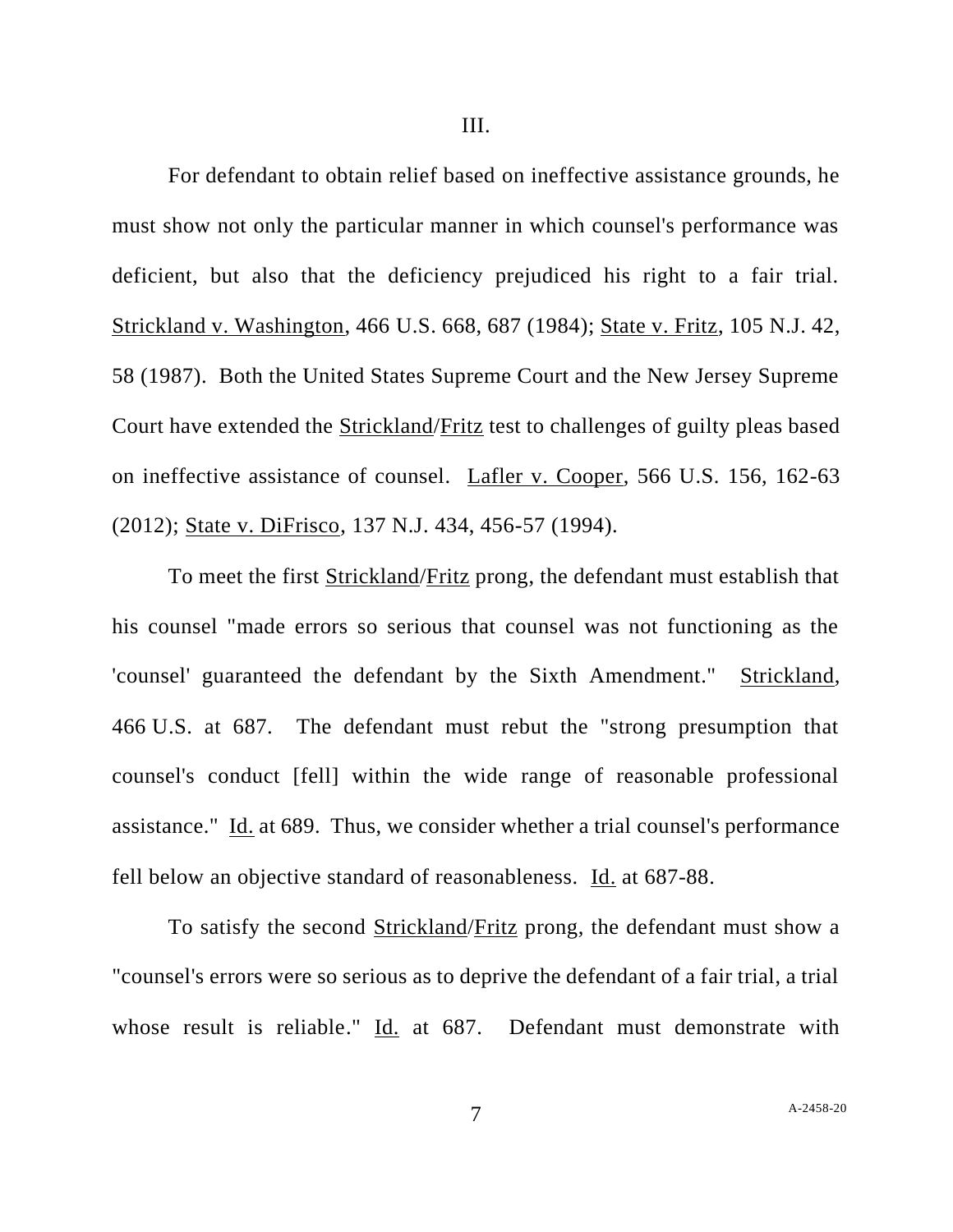"reasonably probability" that the result would have been different had he received competent advice from his plea counsel. Lafler, 566 U.S. at 163 (quoting Strickland, 466 U.S. at 694).

#### $A<sub>1</sub>$

Defendant argues his plea counsel rendered ineffective assistance of counsel for failing to file motions to dismiss the accusation under the OPA.

The OPA's purpose is to save lives by "encouraging people who witness or experience a suspected drug overdose to seek medical assistance." N.J.S.A.

24:6J-2. A drug overdose is defined under the Act as

an acute condition including, but not limited to, physical illness, coma, mania, hysteria, diminished consciousness, respiratory depression, or death resulting from the consumption or use of a controlled dangerous substance or another substance with which a controlled dangerous substance was combined and that a layperson would reasonably believe to require medical assistance.

[N.J.S.A. 24:6J-3.]

The OPA confers immunity upon two categories of qualifying individuals from being "arrested, charged, prosecuted or convicted" for certain enumerated possessory drug offenses. State v. W.S.B., 453 N.J. Super. 206, 219 (App. Div. 2018); see N.J.S.A.  $2C:35-30(a)$ . The two categories are for persons: (1) who act in good faith to request medical assistance for individuals perceived to be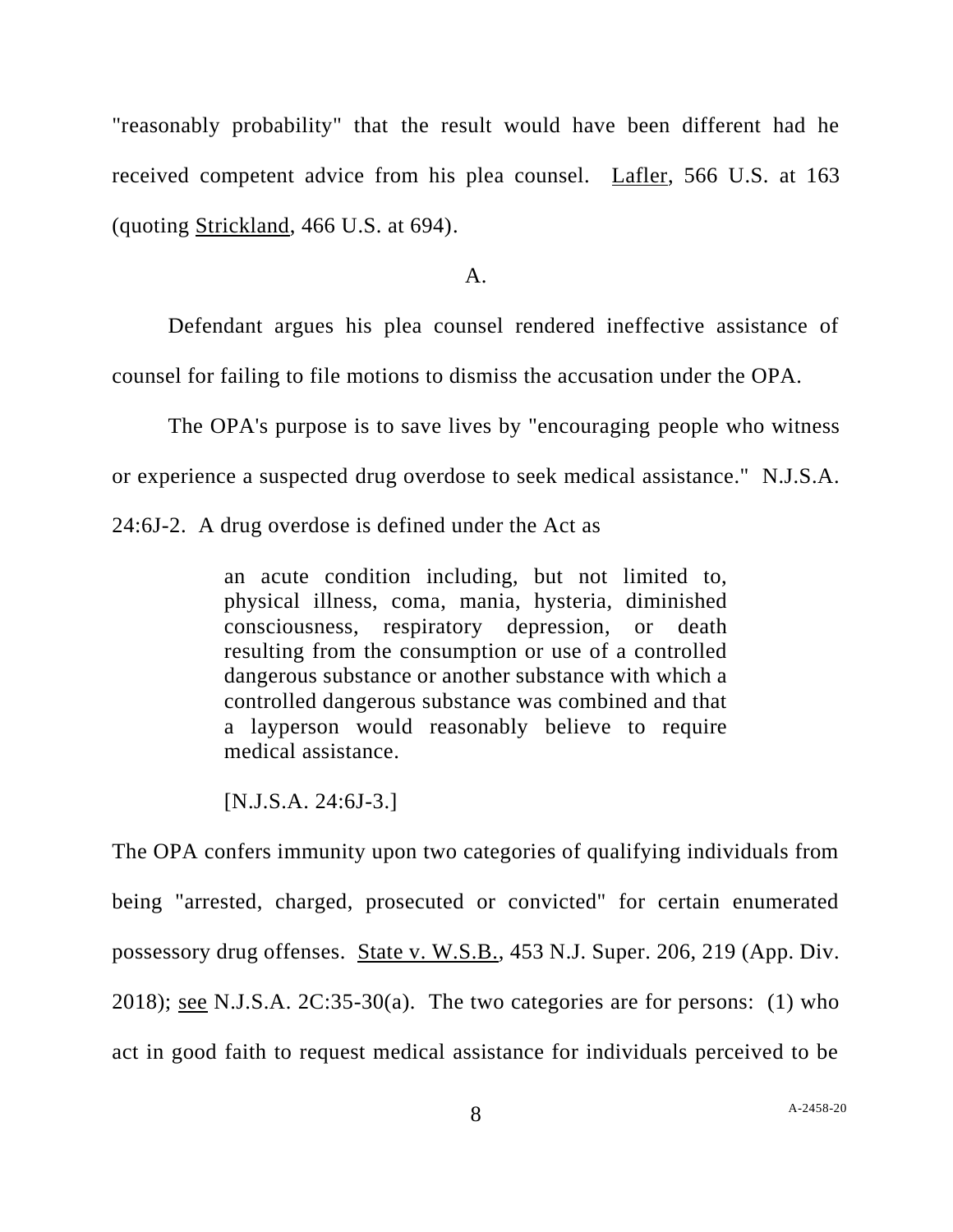experiencing a "drug overdose," as defined by N.J.S.A. 24:6J-3; or (2) who experience a drug overdose and have been the subject of such a good faith request for medical assistance by others, or who have sought the assistance themselves. N.J.S.A. 2C:35-30 (immunity for persons making requests for assistance); N.J.S.A. 2C:35-31 (immunity for persons who are the subject of the requests). Because defendant was the subject of the 9-1-1 caller's request for emergency assistance, the applicable OPA statute is N.J.S.A. 2C:35-31.

In W.S.B., we instructed that the person reporting the overdose must "possess a 'reasonable belief' the subject requires medical attention" and the call for help "must reasonably appear to be 'required' under the circumstances presented." 453 N.J. Super. at 228 (first quoting N.J.S.A. 24:6J-3). The reporting person must call for medical assistance in "good faith." Id. at 229. The defendant has the burden of establishing OPA immunity by "a preponderance of the evidence." Id. at 221.

At the PCR hearing, defendant testified that he "had ingested a lot of drugs that particular day. Um, I remember playing a game on my phone in my car in front of my house—well, actually like—it was like a house down or two, and next thing I know the cops were there." He testified he ingested "maybe [thirty] bags" of heroin that day and was using thirty to fifty bags daily. Defendant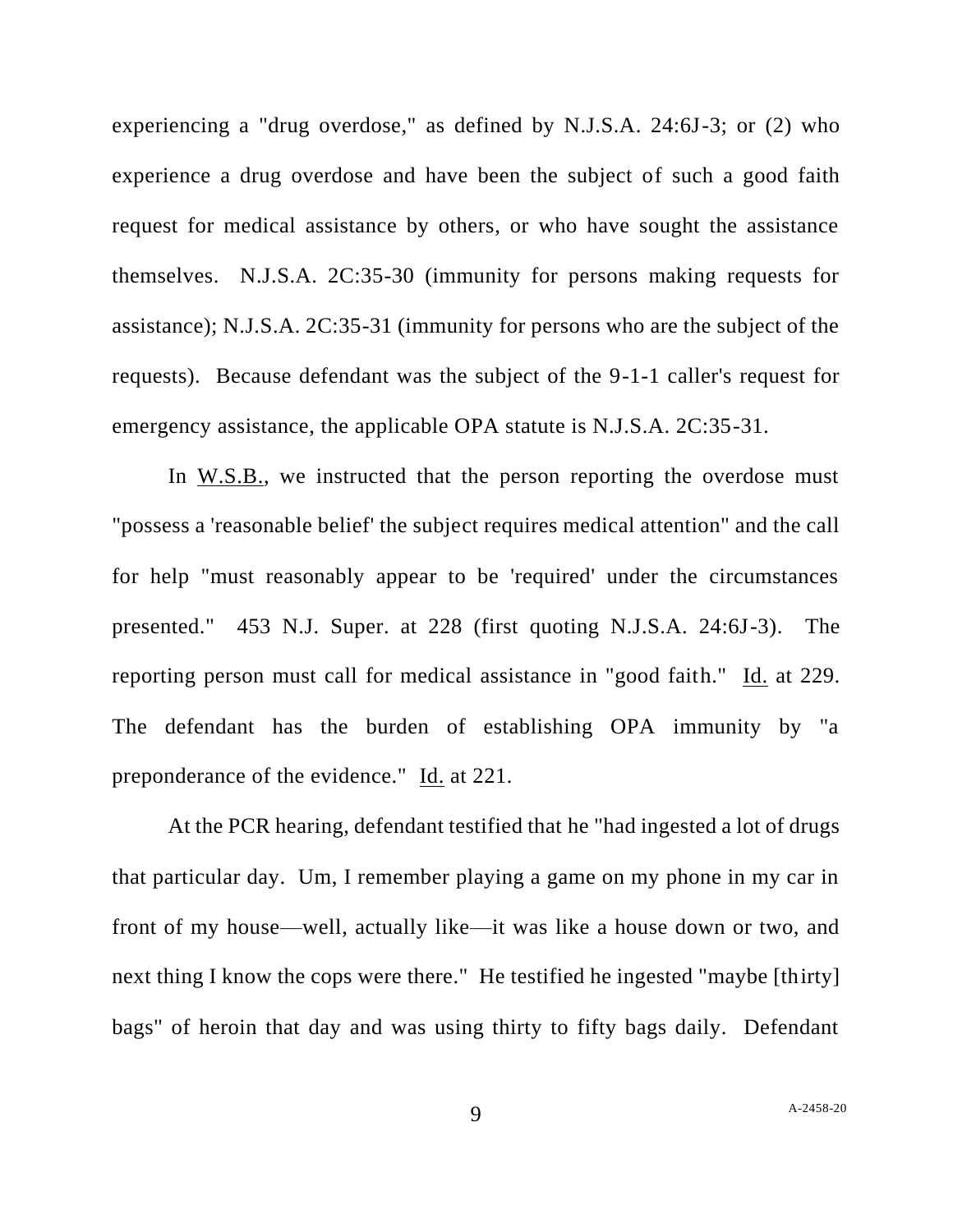testified that "[i]t was my neighbor that called the 9-1-1 on me and he's a retired officer and he's like, yeah, I thought you were overdosed."<sup>5</sup>

The PCR judge ruled defendant failed to demonstrate by a preponderance of the evidence that he would be entitled to immunity under the OPA and, thus, his plea counsel provided effective representation. The PCR judge found that

> [t]here is no evidence from which the court can conclude that the 9-1-1 caller requested medical assistance for . . . defendant. [The caller] did not report any observation of a medical condition but rather described the movements of the motor vehicle that had been in front of his house for five minutes. He did not indicate that he recognized the vehicle or knew its owner or occupant. He did not request either an ambulance or emergency medical assistance. Initially he was about [twenty] yards from the vehicle, but when he got closer, he observed that the driver had passed out. The 9-1-1 operator asked if he saw a needle in the driver's arm, and he said he did not. This inquiry may certainly have caused the caller to consider the fact that the driver may have overdosed, but there is no basis to support a finding that at the time the call was made, its purpose was to request medical assistance.

<sup>&</sup>lt;sup>5</sup> Defendant requests in his merits brief that we reverse the PCR judge's order and remand for a full evidentiary hearing with testimony from the 9-1-1 caller. The reason for the 9-1-1 caller's absence at the evidentiary hearing—or failure to submit an affidavit—is not clear from the record. Defendant's testimony that the 9-1-1 caller was his neighbor indicates he is readily identifiable. At the evidentiary hearing, defendant's PCR counsel stated that he only intended to call defendant as a witness and the State only offered initial assigned counsel and his plea counsel. We decline to address the failure to call the 9-1-1 caller as a witness on this appeal, which will be preserved for a subsequent PCR petition.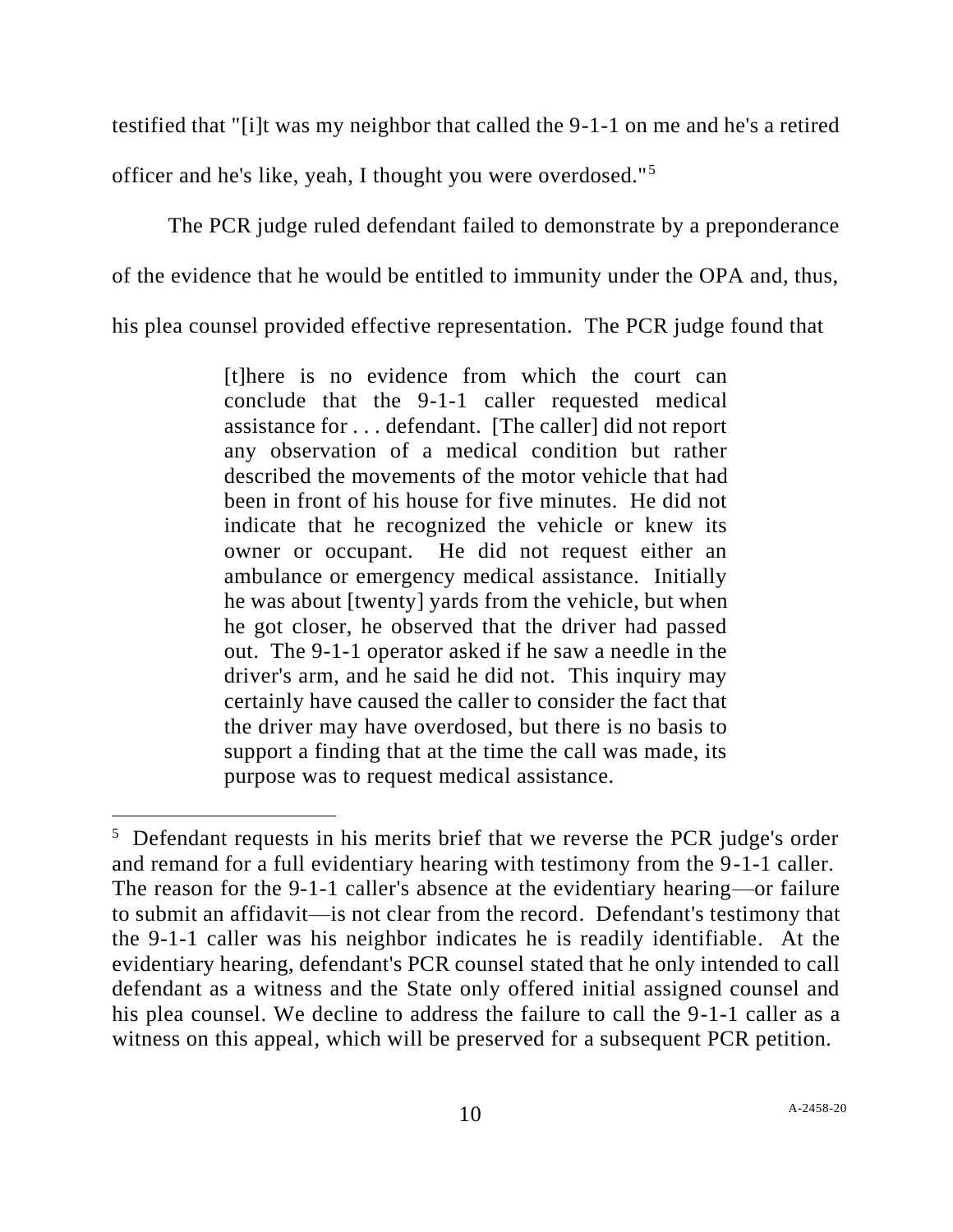The judge's findings are supported by sufficient credible evidence. Based solely on the 9-1-1 transcript, the caller does not express a reasonable belief that defendant required medical attention due to a suspected drug overdose.

The 9-1-1 caller starts the call by stating there is a man in front of his house "passed out in his car." The caller's concern is focused on the speed at which defendant's car is rolling backwards and that "he's been [outside the caller's house] for [five] minutes in the middle of the street." The caller answered that defendant was breathing and that he had "a cigarette in his mouth." The caller requested that "[s]omebody's gotta get here quick" but never specified whether emergency response is needed for medical assistance or to prevent a car accident. The caller's statements that he is "a former State Trooper," the situation is "bad," and that "[w]e gotta get somebody here right away" do not reflect a specific concern about defendant's possible overdose.

The caller's distance from defendant's car—approximately twenty yards from the car—was too far to develop a reasonable belief that defendant was overdosing. The caller did not "want to spook [defendant]" out of concern that if he was scared, he would leave the area. This concern is not consistent with a belief that defendant was suffering a drug overdose. If the 9-1-1 caller was concerned that getting too close to defendant could cause him to flee the scene,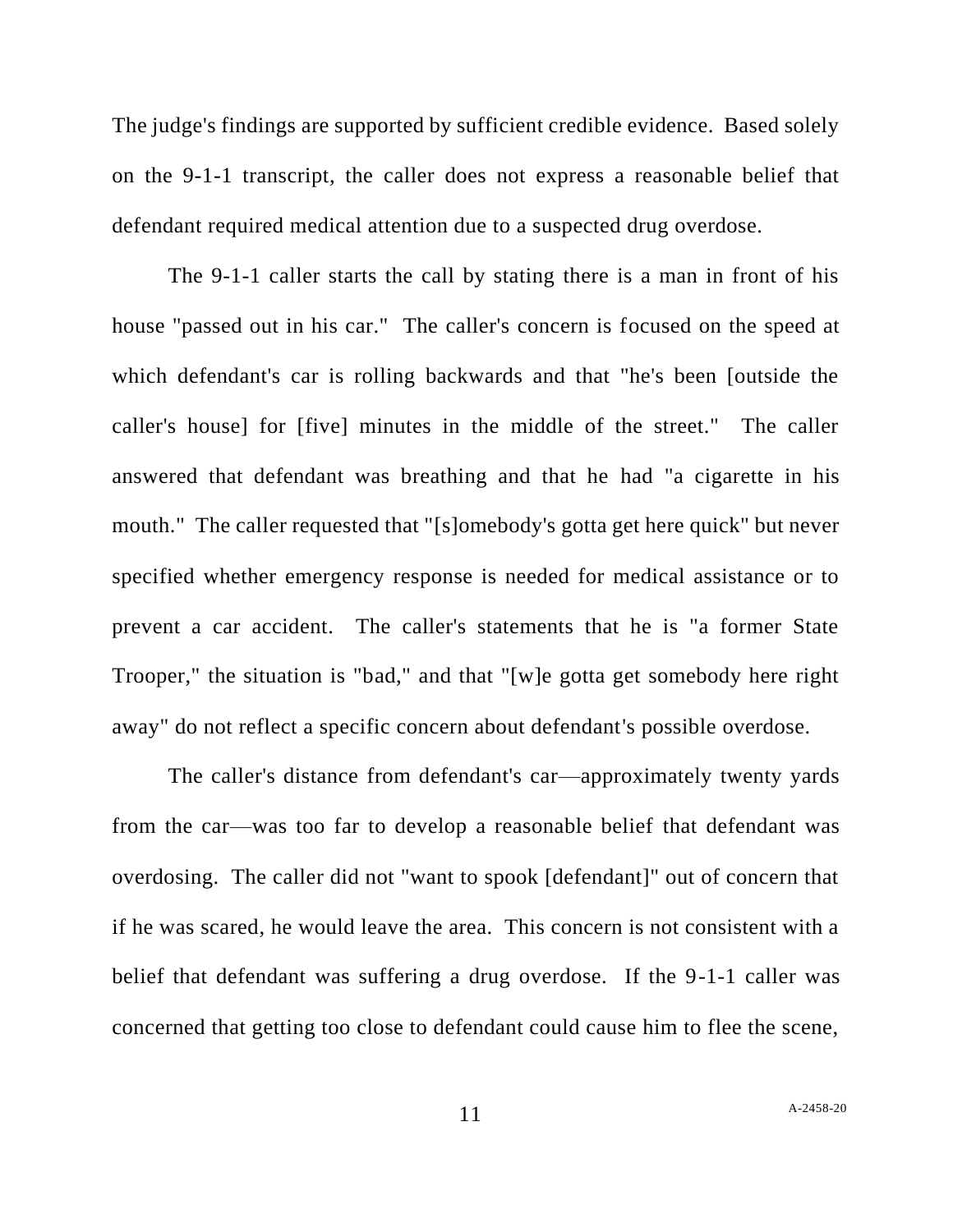the caller could not have a reasonable basis, in good faith, that defendant was experiencing a drug overdose. It was not until the caller walked up to defendant's car door later during the call that he could even observe defendant closely enough to form a reasonable belief.

The 9-1-1 operator and police expressed concern about a possible overdose, as the operator asked the caller if there was a needle in defendant's arm and an unknown officer mentioned that he "grabbed the Narcan kit." And it was "police communications" who commented to the caller that they received a similar call "on the other end of town" and that "[i]t's going around man." The judge was correct in noting that the caller never brought up drugs or overdosing, and that it was the police or the 9-1-1 operator who first introduced the possibility of an overdose in the transcript.

The 9-1-1 caller clearly expressed concern about defendant, potentially unconscious, whose car was idling in the middle of the street in front of his house. But the 9-1-1 caller does not specifically express a belief that defendant was suffering from a drug overdose, or even that he was intoxicated. The caller may have sought emergency assistance in part because he feared defendant was in danger, but the transcript indicates the 9-1-1 caller's primary concern was the car's movements. And the transcript does not demonstrate the caller had a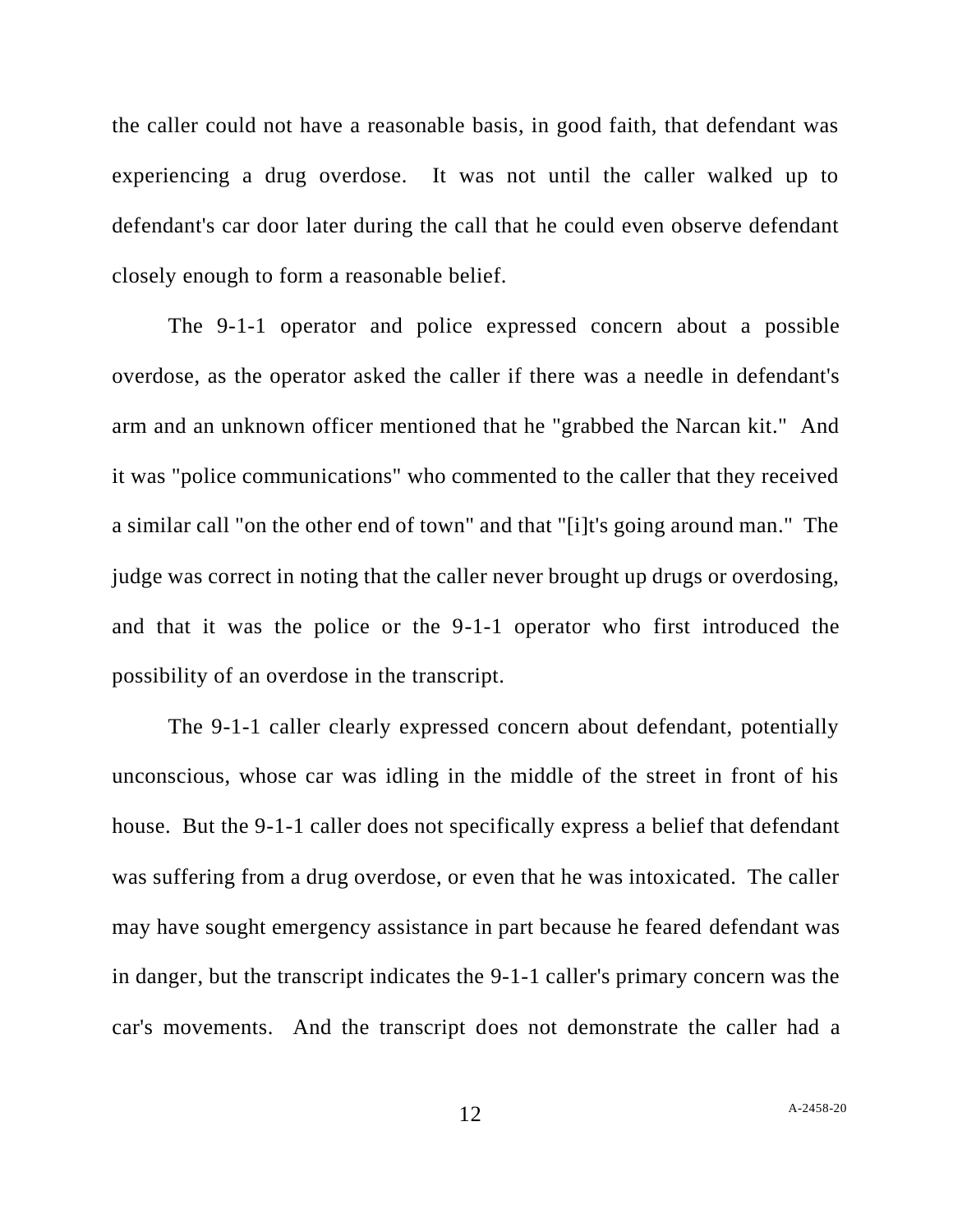reasonable belief, in good faith, that defendant was experiencing an "acute condition" related to a drug overdose. From the record below and the testimony presented at the PCR evidentiary hearing, defendant has not demonstrated that he is entitled to OPA immunity by a preponderance of the evidence.

As there is insufficient evidence establishing defendant's OPA immunity, it follows that defendant's attorneys were not ineffective in failing to file motions to dismiss the accusation under the Act. Defendant's plea counsel successfully advocated for defendant to receive a sentence of five years of Drug Court probation as part of the plea agreement. He avoided the potential alternative sentence of four years in prison with one-year of parole ineligibility. Contrary to defendant's contentions, defendant's attorneys' conduct "fell within the wide range of reasonable professional assistance" by effectively advocating for his admission to Drug Court. Fritz, 105 N.J. at 52 (quoting Strickland, 566 U.S. at 689). Evaluating the evidence available at the time and defendant's exposure to potential jail time, his plea counsel provided objectively reasonable assistance under the first Strickland prong.

### B.

Defendant argues that he was prejudiced by his attorneys' failures "because if the accusations were dismissed, he would not have been sentenced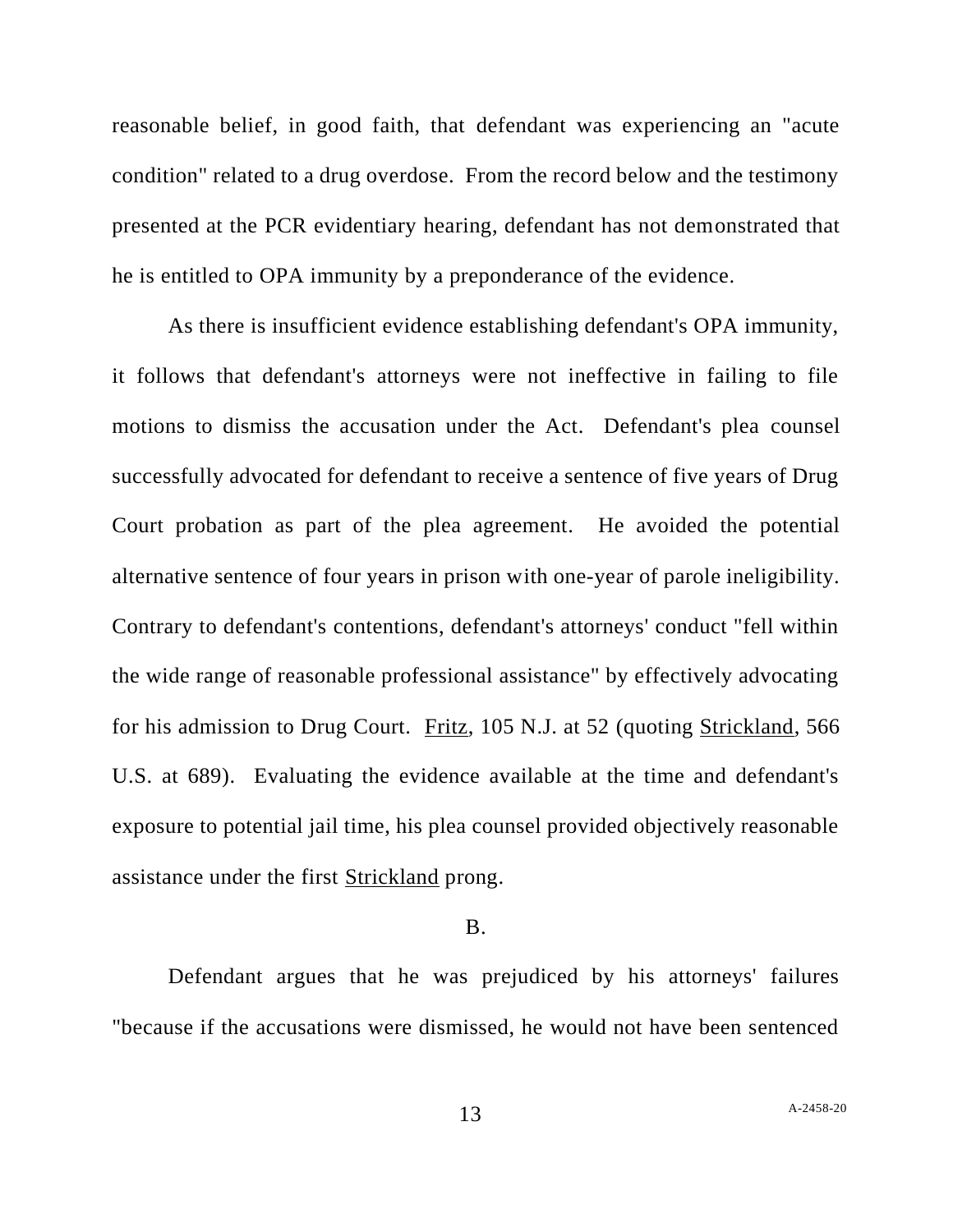to five years in Drug Court[] or in the alternative, four years in State prison with<sup>[]</sup> one year of parole ineligibility."

The PCR judge determined defendant was not substantially prejudiced under the second Strickland prong because "[i]t is far from clear that . . . defendant's actions would have been any different if [he] had knowledge of the [OPA] prior to his admission to Drug Court." Defendant testified that if he had been aware of the OPA, he would have discussed it with his attorneys. Defendant's petition declares that had he been aware of the OPA, he "would have asked [his] counsel to motion the court for dismissal . . . based upon the immunity offered by the OPA. In his pro se PCR petition, defendant asserts that his initial assigned counsel advised him that his best offer would be 364 days in county jail, and defendant chose to go to Drug Court to avoid jail time.

Defendant fails to show prejudice, or but for his attorney's failure to move to dismiss the accusation under the OPA, he would not have pled guilty and entered Drug Court. Defendant was familiar with Drug Court, wanted to avoid jail time, and had been offered a favorable plea agreement to enter the program. PCR counsel's argument at the PCR hearing that "if the OPA had been filed, it would have been granted," and defendant would have avoided any Drug Court and any subsequent violation of the program, amounts to a bald assertion.